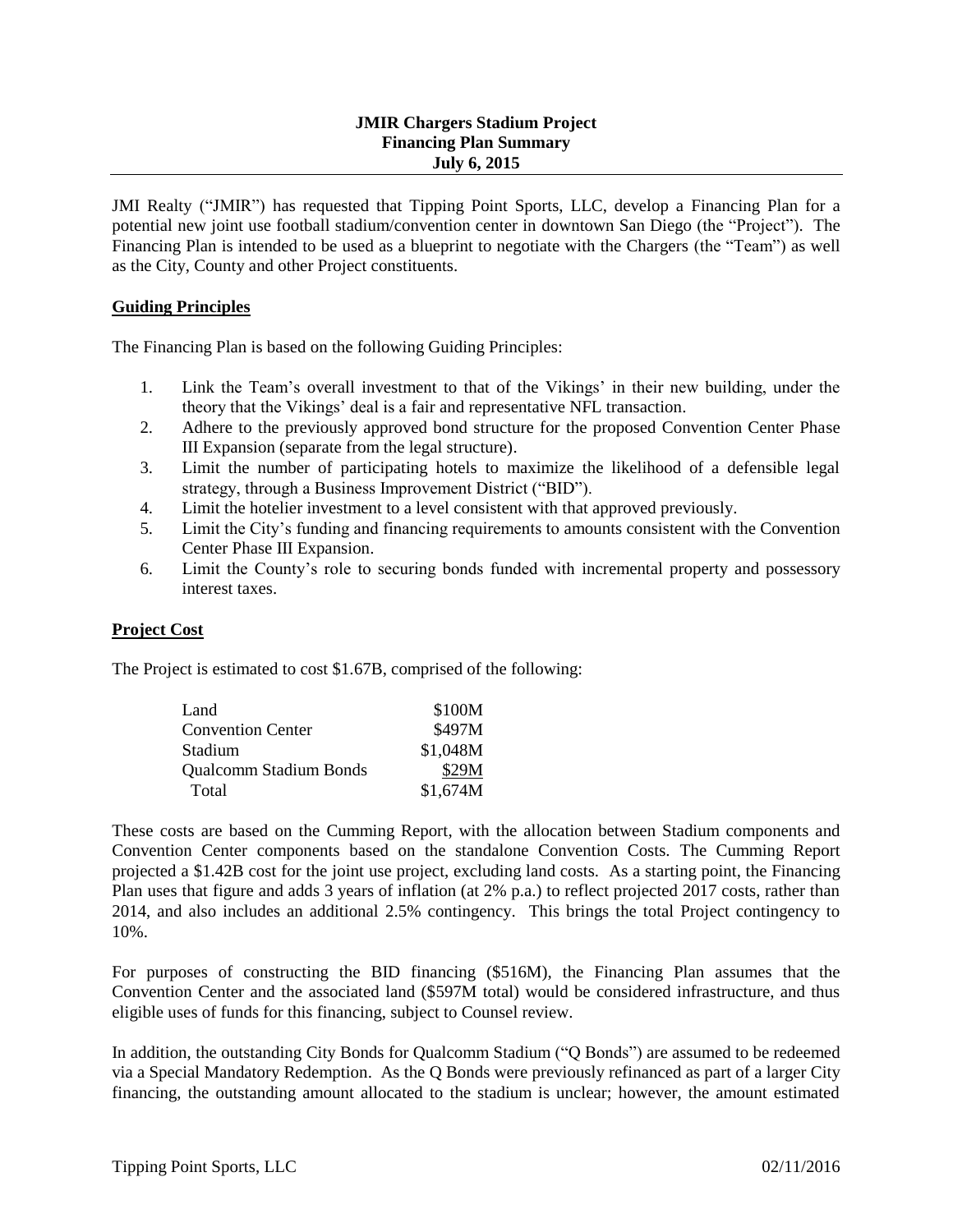herein as of the opening of the new stadium is a reasonable estimate. If it turns out this refinancing cannot be executed due to legal constraints, it would have a negligible impact on the Financing Plan.

Exhibit 4 in the model details Project Costs.

#### **Sources of Funds**

The Financing Plan contemplates the following financing mechanisms to pay for Project costs (net of financing costs and accrued interest). Private financing sources comprise roughly 42% of the Project cost.

| Team                    | \$595M   | 36% |
|-------------------------|----------|-----|
| Private Investor/Q Land | \$100M   | 6%  |
| <b>BID</b> Financing    | \$516M   | 31% |
| City Bonds              | \$172M   | 10% |
| <b>County Bonds</b>     | \$96M    | 6%  |
| City Bonds/Q Savings    | \$101M   | 6%  |
| Gap                     | \$94M    | 5%  |
| Total                   | \$1,674M |     |

However, reallocating these amounts into their underlying funding sources allows us to differentiate funding from financing mechanisms (e.g. while the City net bond proceeds are projected at \$172M, a large percentage of these bonds are repaid through new TOT generated from hoteliers/new convention center). Thus, when viewed through the lens of underlying funding sources, the breakdown is as follows:

| Team (Financing and Taxes)        | \$636M   | 38% |
|-----------------------------------|----------|-----|
| Private Partners (Q Land/Vendors) | \$125M   | 7%  |
| Hoteliers                         | \$667M   | 40% |
| City                              | \$51M    | 3%  |
| County                            | \$0M     | 0%  |
| City/Q Savings                    | \$101M   | 6%  |
| Gap                               | \$94M    | 6%  |
| Total                             | \$1,674M |     |

The private sector contributes 45% of total Project costs, and with hoteliers included, this figure jumps to 85%.

Exhibit 3 in the model presents the detailed Sources and Uses of Funds.

#### **Project Timing**

Project approvals are required in 2015 to meet the NFL's timeframe. Pre-construction work - design, site work and entitlements is expected to commence in mid-2016, and run for roughly 18 months. Construction would commence in mid-2017 and run for 36 months, resulting in a 2020 opening.

Public and private financing would generally be available to the Project on a pro rata basis, with certain funding, such as the sale of Qualcomm Stadium land, available towards the end of construction.

To limit accrued interest prior to the Project opening, the Financing Plan includes a series of construction loans and interim financing facilities, taken out by long-term fixed rate tax-exempt bonds issued in early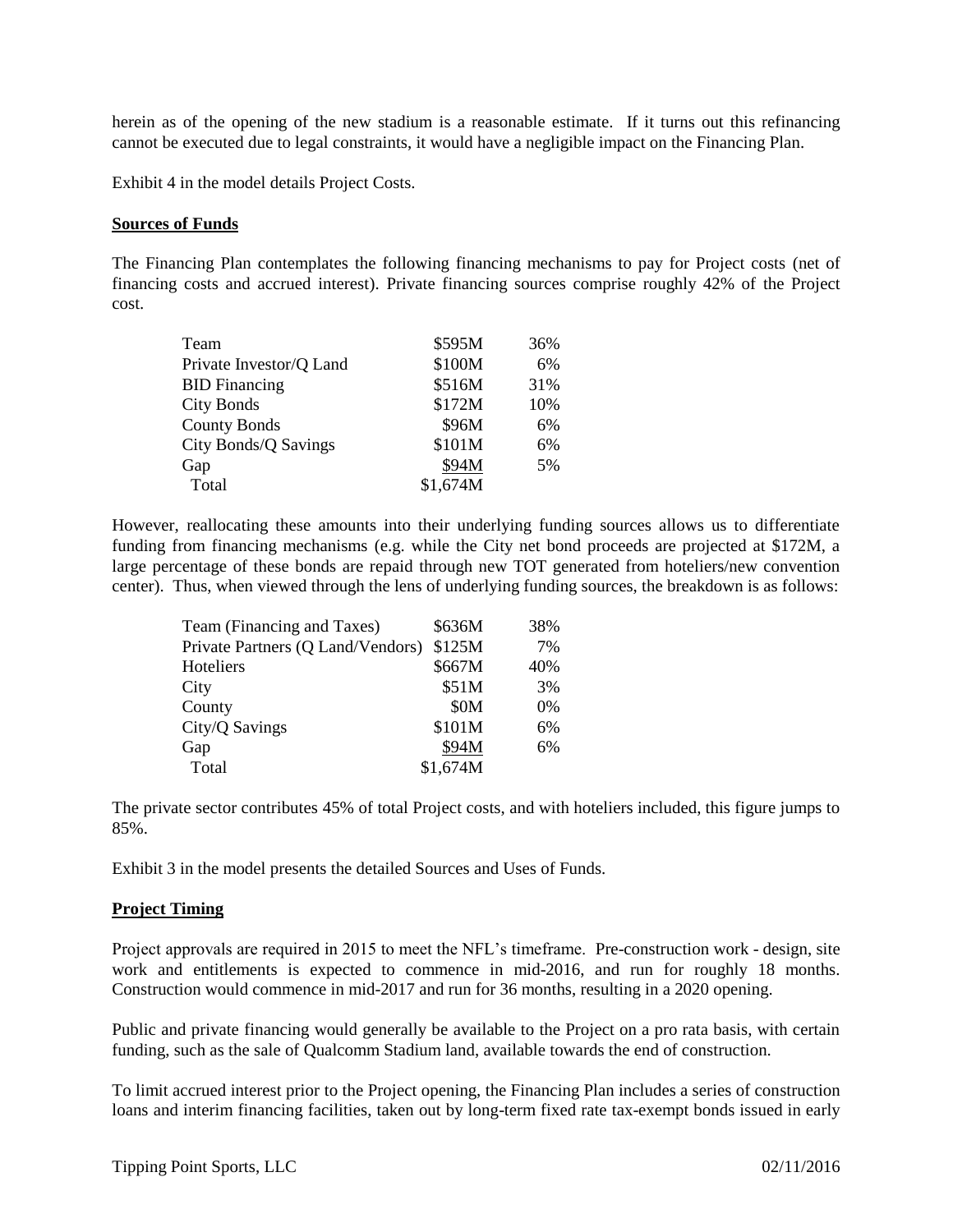2020, at 4.25%. The bonds are tied to a 30 year team lease (2020-2049 seasons, or FY21-FY50). Accrued interest and bank fees total \$42M.

Exhibits 5 and 6 in the model detail Project draws and funding and Exhibit 12 illustrates the projected accrued interest.

#### **Operations**

The Project would be operated by a third party stadium operator to maximize other event activity and economics at the building, minimize costs and secure a valuable revenue guarantee. Operating expenses are projected to be \$21M and would be funded as follows:

| <b>Team Rent/Operations</b>     | \$8.0M | Vikings \$8.5M       |
|---------------------------------|--------|----------------------|
| <b>Team Rent/Event Expenses</b> | \$3.0M | Vikings \$3.0-\$4.5M |
| Team Rent/Capex                 | \$2.0M | Vikings \$1.5M       |
| <b>Other Event Profits</b>      | \$6.0M |                      |
| City                            | \$2.0M |                      |

To the extent year-round operating expenses exceed this amount, excluding capex and event expenses, the City would be expected to fund these additional costs, which is consistent with the City's plans to fund operating expenses for the proposed Convention Center Phase III Expansion.

#### **Team Investment**

The Team's \$595M construction investment is slightly more than the publicly reported figure for the Vikings (\$577M), however, there is the potential that the Vikings' end up paying a higher amount when all is said and done.

Operating expenses are consistent with that of the Vikings. And while the Chargers' have to pay property and possessory interest taxes (projected at \$6M in year 1) while the Vikings do not, the Vikings do pay a 7% admissions tax (projected at \$5M in year 1), which is absent in San Diego.

Part of the Team's investment would be used to redeem Bonds related to Qualcomm Stadium.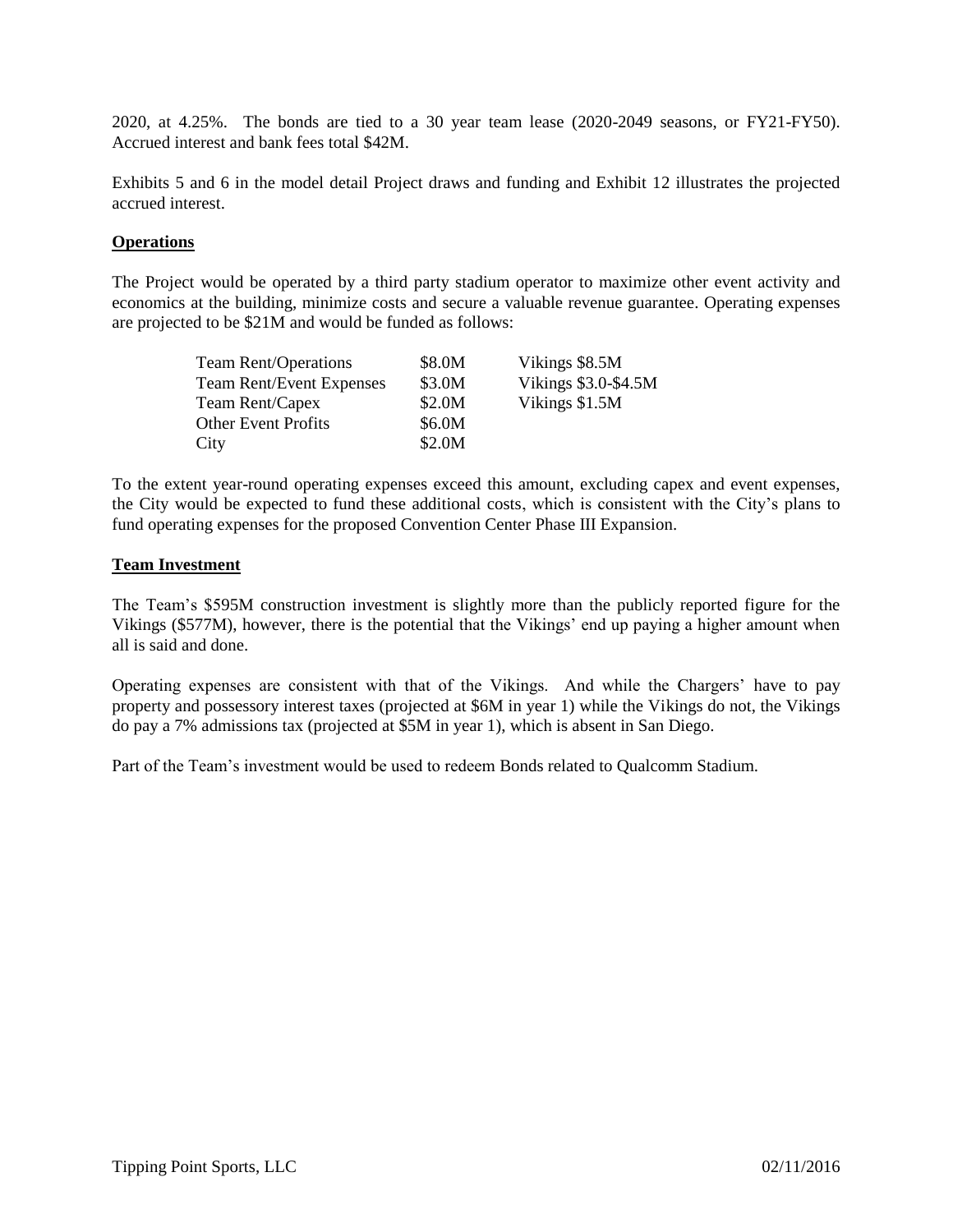### **Public Funding**

#### *BID Financing - \$516M*

The BID would be structured to capture downtown, port and airport hotels with proximity to the Project. Based on FY15 City-wide TOT projections and an assumed 43% TOT capture rate in the BID, a 2% special tax would generate \$15.2M. Assuming growth consistent with that projected by STR, the 2% charge would generate \$22.3M in FY21. With the new Hilton and JMIR hotel added in, FY22 BID revenues are roughly \$24.5. Table 1 details the BID 2% hotel charge.

This revenue stream can support a \$438M bond issuance, net of accrued interest and financing fees, plus an additional \$78M in cash collected during construction, for a total of \$516M. This amount funds virtually all of the convention center and associated land (\$597M) costs. Debt service grows at 2% for 10 years to \$30M, level thereafter. To avoid using the City's credit, consistent with the prior convention center proposal, these bonds would have a rate covenant that would require hoteliers to increase the charge up to 3% to pay for any debt service shortfalls. By utilizing this lever, we can avoid overfunding the BID, which has limited available uses. Overall, debt service grows at 1.0% over the thirty year lease period (FY21-FY50), far below current or long-term historical growth rates.

|                    |                                  |                                        |        | TUDIV T                      |                    |             |            |            |
|--------------------|----------------------------------|----------------------------------------|--------|------------------------------|--------------------|-------------|------------|------------|
|                    |                                  |                                        |        | <b>BID Hotel Special Tax</b> |                    |             |            |            |
| <b>CFD/New TOT</b> |                                  |                                        |        |                              |                    |             | 2.00%      | 3.00%      |
|                    |                                  |                                        |        |                              |                    |             | Tax        | Tax        |
| <b>CFD</b>         |                                  |                                        |        |                              |                    |             |            |            |
|                    |                                  | FY15 City-Wide TOT Budget (3)          |        | 186,034,803                  |                    |             |            |            |
|                    |                                  | CFD (Downtown and Port) Allocation (3) |        | 43.00%                       |                    |             |            |            |
|                    |                                  | FY15 CFD TOT (3)                       |        | 79,994,965                   |                    |             |            |            |
|                    |                                  | FY15 CFD TOT Per Point                 | 10.50% | 7,618,568                    |                    |             | 15,237,136 | 22,855,704 |
|                    |                                  | FY21CFD TOT Per Point                  |        | 11, 150, 719                 |                    |             | 22,301,439 | 33,452,158 |
|                    |                                  |                                        |        |                              |                    |             |            |            |
|                    | <b>New Rooms</b>                 |                                        |        | Parcel D                     | Hilton             | Total       |            |            |
|                    |                                  |                                        |        |                              |                    |             |            |            |
|                    | # Rooms                          |                                        |        | 1,500                        | 500                |             |            |            |
|                    | ADR                              |                                        |        | \$<br>200.00                 | <b>S</b><br>200.00 |             |            |            |
|                    | %Occupancy                       |                                        |        | 74%                          | 74%                |             |            |            |
|                    |                                  | Room Revenues, Stabilized Year         |        | 81,030,000                   | 27,010,000         | 108,040,000 |            |            |
|                    | 10.5% TOT                        |                                        |        | 8.508.150                    | 2,836,050          |             |            |            |
|                    |                                  | Project Allocation %                   |        | 33.3%                        | 100.0%             |             |            |            |
|                    |                                  | Project Allocation                     |        | 2,836,050                    | 2,836,050          | 5,672,100   |            |            |
|                    | TOT Per Point, Stabilized Year 3 |                                        |        | 810,300                      | 270,100            | 1,080,400   | 2.160.800  | 3.241.200  |
|                    | Ramp-up:                         |                                        |        |                              |                    |             |            |            |
|                    |                                  | Room Revenues Year 1                   |        | 55,845,000                   | 18,615,000         | 74,460,000  |            |            |
|                    |                                  | Room Revenues Year 2                   |        | 70,901,250                   | 23,633,750         | 94,535,000  |            |            |
|                    |                                  | TOT Per Point, Year 1                  |        | 558,450                      | 186,150            | 744,600     | 1,489,200  | 2,233,800  |
|                    |                                  | TOT Per Point, Year 2                  |        | 709,013                      | 236,338            | 945,350     | 1,890,700  | 2,836,050  |

**Table 1 BID Hotel Special Tax**

Consistent with the prior financing plan, senior bonds would have coverage in excess of 2.0x, with subordinate bonds sized for 1.5x coverage based on the maximum 3% special tax. Table 2 shows the cashflows and debt service coverage from the CFD hotel special tax.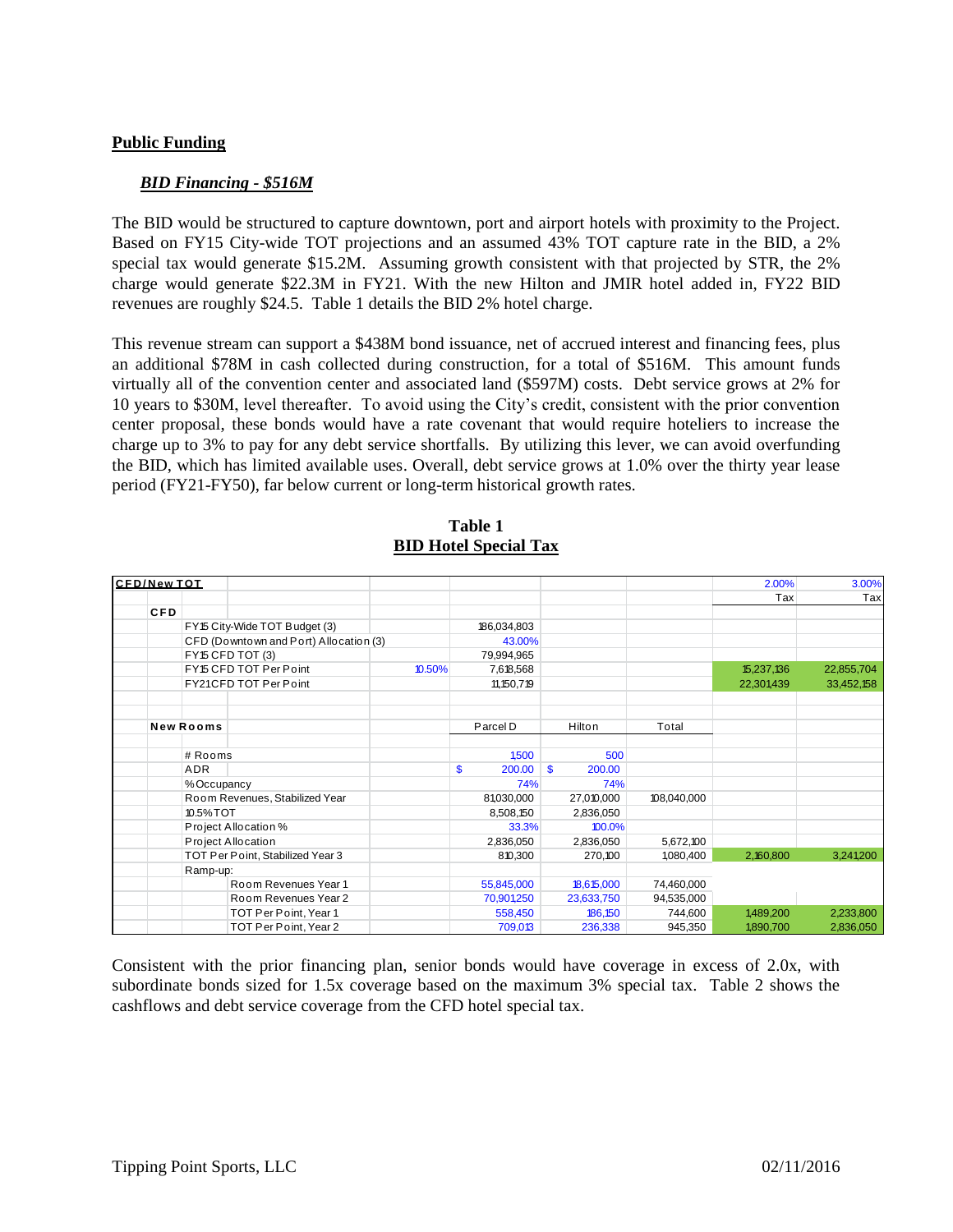| Lease<br>Year<br>$\overline{2}$<br>$\mathbf{3}$<br>$\overline{4}$<br>$\sqrt{5}$<br>$\,$ 6<br>$\overline{7}$<br>$\bf 8$<br>$9\,$<br>$10$<br>11<br>12 | <b>FY</b>                                             |                           |              |                                                 |                                                 |                                     |                                                       |                                           |                                                             |                                     |
|-----------------------------------------------------------------------------------------------------------------------------------------------------|-------------------------------------------------------|---------------------------|--------------|-------------------------------------------------|-------------------------------------------------|-------------------------------------|-------------------------------------------------------|-------------------------------------------|-------------------------------------------------------------|-------------------------------------|
|                                                                                                                                                     |                                                       | Existing<br><b>Hotels</b> | New<br>Rooms | <b>Total CFD</b><br>$2%$ Tax<br><b>Revenues</b> | <b>Total CFD</b><br>$3%$ Tax<br><b>Revenues</b> | <b>Total Debt</b><br><b>Service</b> | Cvg on<br><b>Total Debt</b><br>Service at<br>$3%$ Tax | Senior<br><b>Bonds</b><br>Debt<br>Service | Senior<br><b>Bonds Debt</b><br>Service<br>Cvg. At 3%<br>Tax | <b>Sub Bonds</b><br>Debt<br>Service |
|                                                                                                                                                     |                                                       |                           |              |                                                 |                                                 |                                     |                                                       |                                           |                                                             |                                     |
|                                                                                                                                                     | 2021                                                  | 22,301,439                |              | 22,301,439                                      | 33,452,158                                      | 22,300,863                          | 1.5x                                                  | 16,726,079                                | 2.x                                                         | 5,574,783                           |
|                                                                                                                                                     | 2022                                                  | 22,970,482                | 1,489,200    | 24,459,682                                      | 36,689,523                                      | 24,457,463                          | 1.5x                                                  | 18,343,571                                | 2.x                                                         | 6,113,892                           |
|                                                                                                                                                     | 2023                                                  | 23,659,597                | 1,890,700    | 25,550,297                                      | 38,325,445                                      | 25,548,650                          | 1.5x                                                  | 19, 161, 983                              | 2.x                                                         | 6,386,667                           |
|                                                                                                                                                     | 2024                                                  | 24,369,384                | 2,160,800    | 26,530,184                                      | 39,795,277                                      | 26,525,650                          | 1.5x                                                  | 19,894,752                                | 2.x                                                         | 6,630,898                           |
|                                                                                                                                                     | 2025                                                  | 25,100,466                | 2,225,624    | 27,326,090                                      | 40,989,135                                      | 27,056,013                          | 1.5 <sub>1</sub>                                      | 20,292,534                                | 2.02x                                                       | 6,763,479                           |
|                                                                                                                                                     | 2026                                                  | 25,853,480                | 2,292,393    | 28, 145, 873                                    | 42,218,809                                      | 27,601,525                          | 1.53x                                                 | 20,701,679                                | 2.04x                                                       | 6,899,846                           |
|                                                                                                                                                     | 2027                                                  | 26,629,084                | 2,361,165    | 28,990,249                                      | 43,485,373                                      | 28,150,063                          | 1.54x                                                 | 21,113,093                                | 2.06x                                                       | 7,036,970                           |
|                                                                                                                                                     | 2028                                                  | 27,427,957                | 2,431,999    | 29,859,956                                      | 44,789,934                                      | 28,714,925                          | 1.56x                                                 | 21,536,750                                | 2.08x                                                       | 7,178,175                           |
|                                                                                                                                                     | 2029                                                  | 28,250,796                | 2,504,959    | 30,755,755                                      | 46, 133, 632                                    | 29,288,775                          | 1.58x                                                 | 21,967,149                                | 2.1x                                                        | 7,321,626                           |
|                                                                                                                                                     | 2030                                                  | 29,098,319                | 2,580,108    | 31,678,428                                      | 47,517,641                                      | 29,874,488                          | 1.59x                                                 | 22,406,445                                | 2.12x                                                       | 7,468,043                           |
|                                                                                                                                                     | 2031                                                  | 29,971,269                | 2,657,511    | 32,628,780                                      | 48,943,171                                      | 29,874,725                          | 1.64x                                                 | 22,406,623                                | 2.18x                                                       | 7,468,102                           |
|                                                                                                                                                     | 2032                                                  | 30,870,407                | 2,737,237    | 33,607,644                                      | 50,411,466                                      | 29,872,438                          | 1.69x                                                 | 22,404,907                                | 2.25x                                                       | 7,467,530                           |
| 13                                                                                                                                                  | 2033                                                  | 31,796,519                | 2,819,354    | 34,615,873                                      | 51,923,810                                      | 29,876,775                          | 1.74x                                                 | 22,408,160                                | 2.32x                                                       | 7,468,615                           |
| 14                                                                                                                                                  | 2034                                                  | 32,750,415                | 2,903,935    | 35,654,349                                      | 53,481,524                                      | 29,876,463                          | 1.79x                                                 | 22,407,926                                | 2.39x                                                       | 7,468,536                           |
| 15                                                                                                                                                  | 2035                                                  | 33,732,927                | 2,991,053    | 36,723,980                                      | 55,085,970                                      | 29,875,650                          | 1.84x                                                 | 22,407,317                                | 2.46x                                                       | 7,468,333                           |
| 16                                                                                                                                                  | 2036                                                  | 34,744,915                | 3,080,784    | 37,825,699                                      | 56,738,549                                      | 29,873,275                          | 19x                                                   | 22,405,535                                | 2.53x                                                       | 7,467,740                           |
| $\boldsymbol{\tau}$                                                                                                                                 | 2037                                                  | 35,787,263                | 3, 173, 208  | 38,960,470                                      | 58,440,705                                      | 29,873,275                          | 1.96x                                                 | 22,405,535                                | 2.6 <sub>1</sub>                                            | 7,467,740                           |
| $18$                                                                                                                                                | 2038                                                  | 36,860,880                | 3,268,404    | 40,129,284                                      | 60,193,927                                      | 29,874,375                          | 2.0 <sub>1</sub>                                      | 22,406,360                                | 2.69x                                                       | 7,468,015                           |
| 19                                                                                                                                                  | 2039                                                  | 37,966,707                | 3,366,456    | 41,333,163                                      | 61,999,744                                      | 29,875,300                          | 2.08x                                                 | 22,407,054                                | 2.77x                                                       | 7,468,246                           |
| 20                                                                                                                                                  | 2040                                                  | 39, 105, 708              | 3,467,450    | 42,573,158                                      | 63,859,737                                      | 29,874,775                          | 2.14x                                                 | 22,406,660                                | 2.85x                                                       | 7,468,115                           |
| 21                                                                                                                                                  | 2041                                                  | 40,278,879                | 3,571,473    | 43,850,352                                      | 65,775,529                                      | 29,876,525                          | 2.2x                                                  | 22,407,973                                | 2.94x                                                       | 7,468,552                           |
| 22                                                                                                                                                  | 2042                                                  | 41,487,246                | 3,678,617    | 45, 165, 863                                    | 67,748,795                                      | 29,874,063                          | 2.27x                                                 | 22,406,126                                | 3.02x                                                       | 7,467,937                           |
| 23                                                                                                                                                  | 2043                                                  | 42,731,863                | 3,788,976    | 46,520,839                                      | 69,781,258                                      | 29,876,113                          | 2.34x                                                 | 22,407,664                                | 3.11x                                                       | 7,468,449                           |
| 24                                                                                                                                                  | 2044                                                  | 44,013,819                | 3,902,645    | 47,916,464                                      | 71,874,696                                      | 29,875,975                          | 2.4 <sub>tx</sub>                                     | 22,407,560                                | 3.2 <sub>tx</sub>                                           | 7,468,415                           |
| 25                                                                                                                                                  | 2045                                                  | 45,334,234                | 4,019,725    | 49,353,958                                      | 74,030,937                                      | 29,877,163                          | 2.48x                                                 | 22,408,451                                | 3.3x                                                        | 7,468,711                           |
| 26                                                                                                                                                  | 2046                                                  | 46,694,261                | 4,140,316    | 50,834,577                                      | 76,251,865                                      | 29,872,975                          | 2.55x                                                 | 22,405,310                                | 3.4x                                                        | 7,467,665                           |
| 27                                                                                                                                                  | 2047                                                  | 48,095,088                | 4,264,526    | 52,359,614                                      | 78,539,421                                      | 29,876,925                          | 2.63x                                                 | 22,408,273                                | 3.5x                                                        | 7,468,652                           |
| 28                                                                                                                                                  | 2048                                                  | 49,537,941                | 4,392,462    | 53,930,403                                      | 80,895,604                                      | 29,876,888                          | 2.7 <sub>tx</sub>                                     | 22,408,245                                | 3.6 <sub>tx</sub>                                           | 7,468,643                           |
| 29                                                                                                                                                  | 2049                                                  | 51,024,079                | 4,524,235    | 55,548,315                                      | 83,322,472                                      | 29,876,163                          | 2.79x                                                 | 22,407,701                                | 3.72x                                                       | 7,468,461                           |
| 30                                                                                                                                                  | 2050                                                  | 52,554,802                | 4,659,962    | 57,214,764                                      | 85,822,146                                      | 29,872,838                          | 2.87x                                                 | 22,405,207                                | 3.83x                                                       | 7,467,630                           |
| Total                                                                                                                                               |                                                       | 1,061,000,226             | 91,345,276   | 1,152,345,502                                   |                                                 | 867,021,088                         |                                                       | 650,282,622                               |                                                             | 216,738,465                         |
| <b>NPV</b>                                                                                                                                          |                                                       |                           |              | 587, 176, 400                                   |                                                 | 475,785,000                         |                                                       | 356,847,973                               |                                                             | 118,937,027                         |
|                                                                                                                                                     |                                                       |                           |              |                                                 |                                                 |                                     | .87x                                                  |                                           | 1.16x                                                       |                                     |
| Growth Rate                                                                                                                                         |                                                       |                           |              |                                                 |                                                 |                                     |                                                       |                                           |                                                             |                                     |
| CAGR                                                                                                                                                | Historic Coverage (FY15 TOT + New hotels TOT/M ax DS) |                           |              |                                                 |                                                 |                                     |                                                       |                                           |                                                             |                                     |
| CAGR from stabilized year                                                                                                                           |                                                       | 3.0%<br>$3.0\%$           | 3.0%<br>4.2% | 3.3%                                            | 3.3%                                            | 1.0%                                |                                                       | 1.0%                                      |                                                             | 1.0%                                |

**Table 2 BID Hotel Bonds Cashflow and Coverage**

## *County Lease Revenue Bonds – \$96M*

The Financing Plan contemplates a net \$96M lease revenue bond financing, secured by the County's general credit (AAA g.o. bonds/AA+ lease revenue bonds). The bonds are funded solely by incremental property tax and possessory interest tax revenues from the new hotels and the stadium project with a 42% allocation to the City and County. Year 1 revenues (FY22) are estimated to be roughly \$6M, with 1% growth thereafter. Coverage is structured to be 1.0x, so debt service grows at 1% p.a. as well. The County, City and various agencies will be the beneficiary of the remaining 58% of these revenues.

Table 3 details the year 1 calculation of property and possessory interest taxes.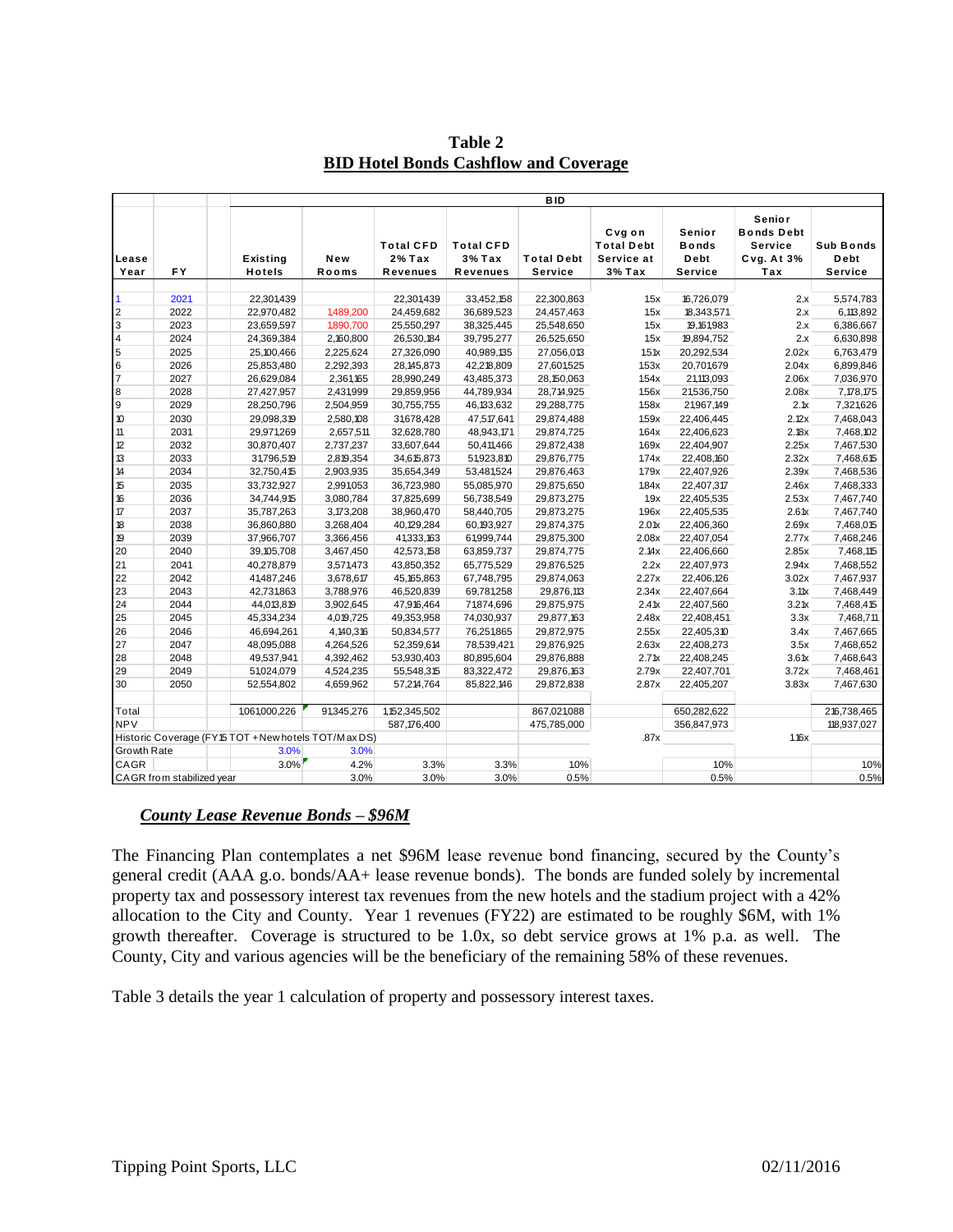**Table 3 Property and Possessory Interest Taxes**

|                   |                                               |         | Chargers  | Stadium<br><b>Vendors</b> | Convention<br>Center | <b>JMIR Hotel</b> | Hilton Addition | Total     |
|-------------------|-----------------------------------------------|---------|-----------|---------------------------|----------------------|-------------------|-----------------|-----------|
|                   | <b>Property and Possessory Interest Taxes</b> |         |           |                           |                      |                   |                 |           |
| Number of Rooms   |                                               |         |           |                           |                      | 1,500             | 500             |           |
| Cost per Room     |                                               |         |           |                           |                      | 350,000           | 350,000         |           |
| <b>Total Cost</b> |                                               |         |           |                           | $\Omega$             | 525,000,000       | 175,000,000     |           |
| Assessed Value    |                                               |         |           |                           | $\Omega$             | 525,000,000       | 175,000,000     |           |
| Property Tax Rate |                                               |         |           |                           | 1.00%                | 100%              | 1.00%           |           |
| Property Tax/PIT  |                                               |         | 6,000,000 | 1,000,000                 | 0                    | 5,250,000         | 1,750,000       |           |
|                   | County Allocation                             | 21.30%  | 1,278,000 | 213,000                   | 0                    | 1,118,250         | 372,750         | 2,982,000 |
|                   | City Allocation                               | 17.90%  | 1,074,000 | 179,000                   |                      | 939,750           | 313,250         | 2,506,000 |
|                   | City Allocation - Triple Flip                 | 3.10%   | 186,000   | 31,000                    | 0                    | 162,750           | 54,250          | 434,000   |
|                   | School Allocation                             | 42.90%  |           |                           |                      |                   |                 |           |
|                   | <b>RDA Successor Allocation</b>               | 10.70%  |           |                           |                      |                   |                 |           |
|                   | Other                                         | 4.10%   |           |                           |                      |                   |                 |           |
|                   | Total                                         | 100.00% | 2,538,000 | 423,000                   |                      | 2,220,750         | 740,250         | 5,922,000 |
|                   | Available Allocation                          | 42.30%  |           |                           |                      |                   |                 |           |

### *City Lease Revenue Bonds - \$172M*

In the previous Convention Center Phase III Expansion proposal, the City had approved an annual \$3.5M investment as well as issuing and securing \$192M of bonds.

The Financing Plan for the Project includes financing the same amount through a City lease revenue bond issuance e (AA-) to generate net proceeds of \$172M. These bonds would be funded with: (i) \$5.7M of new TOT (Hilton and JMIR property), (ii) \$1M in incremental sales taxes, most of which is generated by these hotels per the Aecom Report and (iii) \$3.5M p.a. from the City, consistent with the prior plan. Debt service grows at slightly under 2.0% p.a. Coverage is structured to be 1.0x.

Table 4 illustrates the calculation of TOT in the first stabilized year as well as sales taxes.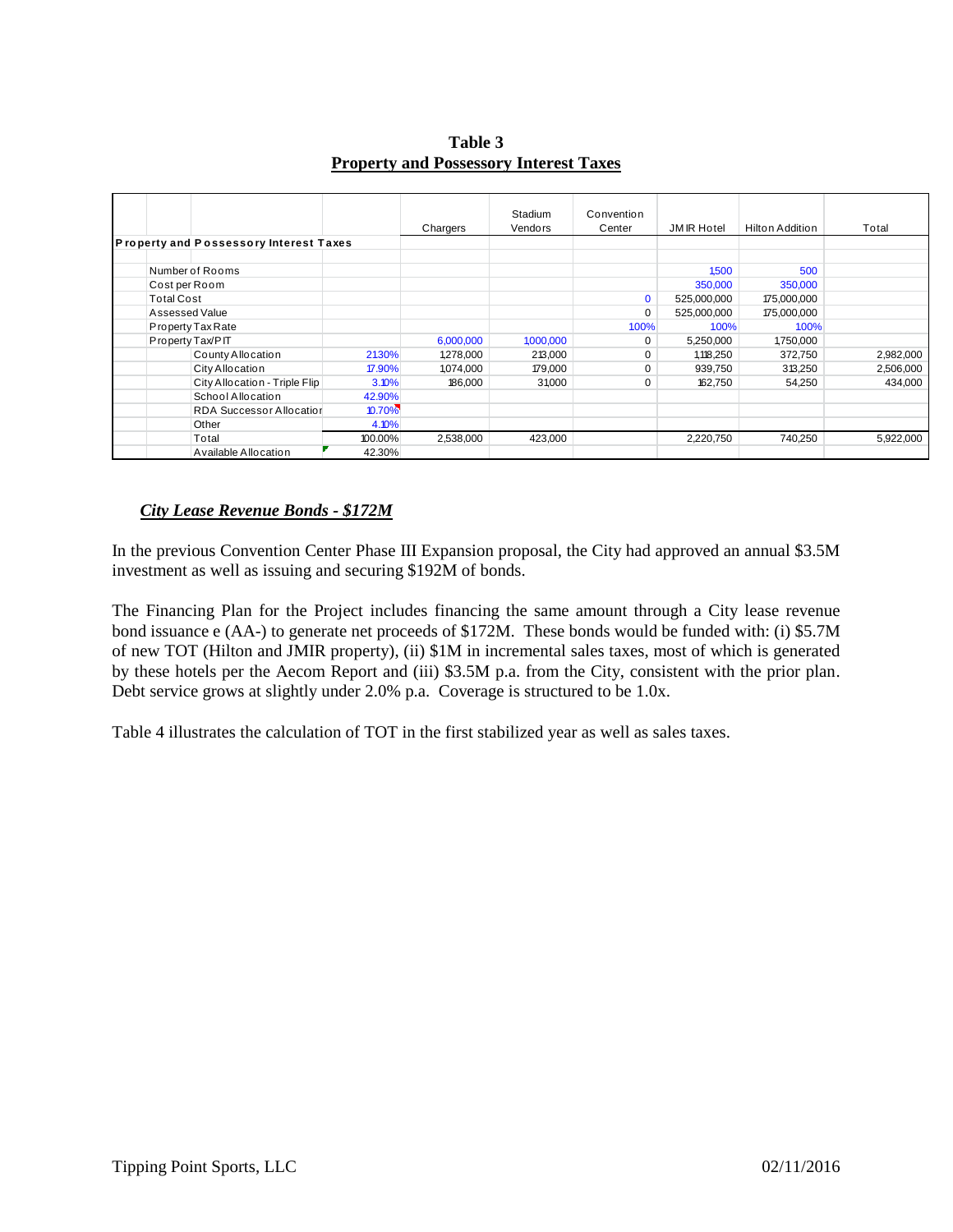**Table 4**

| <b>New Rooms</b>   |                                |             | Parcel D               | Hilton                  | Total       |            |
|--------------------|--------------------------------|-------------|------------------------|-------------------------|-------------|------------|
|                    |                                |             |                        |                         |             |            |
|                    | # Rooms                        |             | 1.500                  | 500                     |             |            |
|                    | <b>ADR</b>                     |             | \$<br>200.00           | $\mathbf{\$}$<br>200.00 |             |            |
|                    | %Occupancy                     |             | 74%                    | 74%                     |             |            |
|                    | Room Revenues, Stabilized Year |             | 81,030,000             | 27,010,000              | 108,040,000 |            |
|                    | 10.5% TOT                      |             | 8,508,150              | 2,836,050               |             |            |
|                    | Project Allocation %           |             | 33.3%                  | 100.0%                  |             |            |
|                    | Project Allocation             |             | 2,836,050              | 2,836,050               | 5,672,100   |            |
|                    | Ramp-up:                       |             |                        |                         |             |            |
|                    |                                |             |                        |                         |             |            |
|                    |                                |             |                        | Stadium                 | Convention  |            |
|                    |                                |             | Chargers               | Vendors                 | Center      | Total      |
|                    |                                |             |                        |                         |             |            |
| <b>Sales Taxes</b> |                                |             |                        |                         |             |            |
|                    | Basis (1)                      |             | $\mathbf{0}$           | 22,437,500              | 77,000,000  | 99,437,500 |
|                    | City Allocation                | 1.00%       | $\Omega$               | 224,375                 | 770,000     | 994,375    |
|                    |                                |             |                        |                         |             |            |
|                    | <b>Event Information</b>       |             |                        |                         |             |            |
|                    |                                | Chargers    | <b>Other Events</b>    | Total                   |             |            |
|                    | Number of Events               | 10          | 25                     | 35                      |             |            |
|                    | Paid Attendance per Event      | 65,000      | 22,000                 |                         |             |            |
|                    | Paid Attendance                | 650,000     | 550,000                | 1,200,000               |             |            |
|                    | Turnstile Percentage of Paid   | 100.00%     | 90.00%                 |                         |             |            |
|                    | Year 1Conc/Merch Per Capita    | 25.00<br>\$ | $\mathbf{\$}$<br>12.50 |                         |             |            |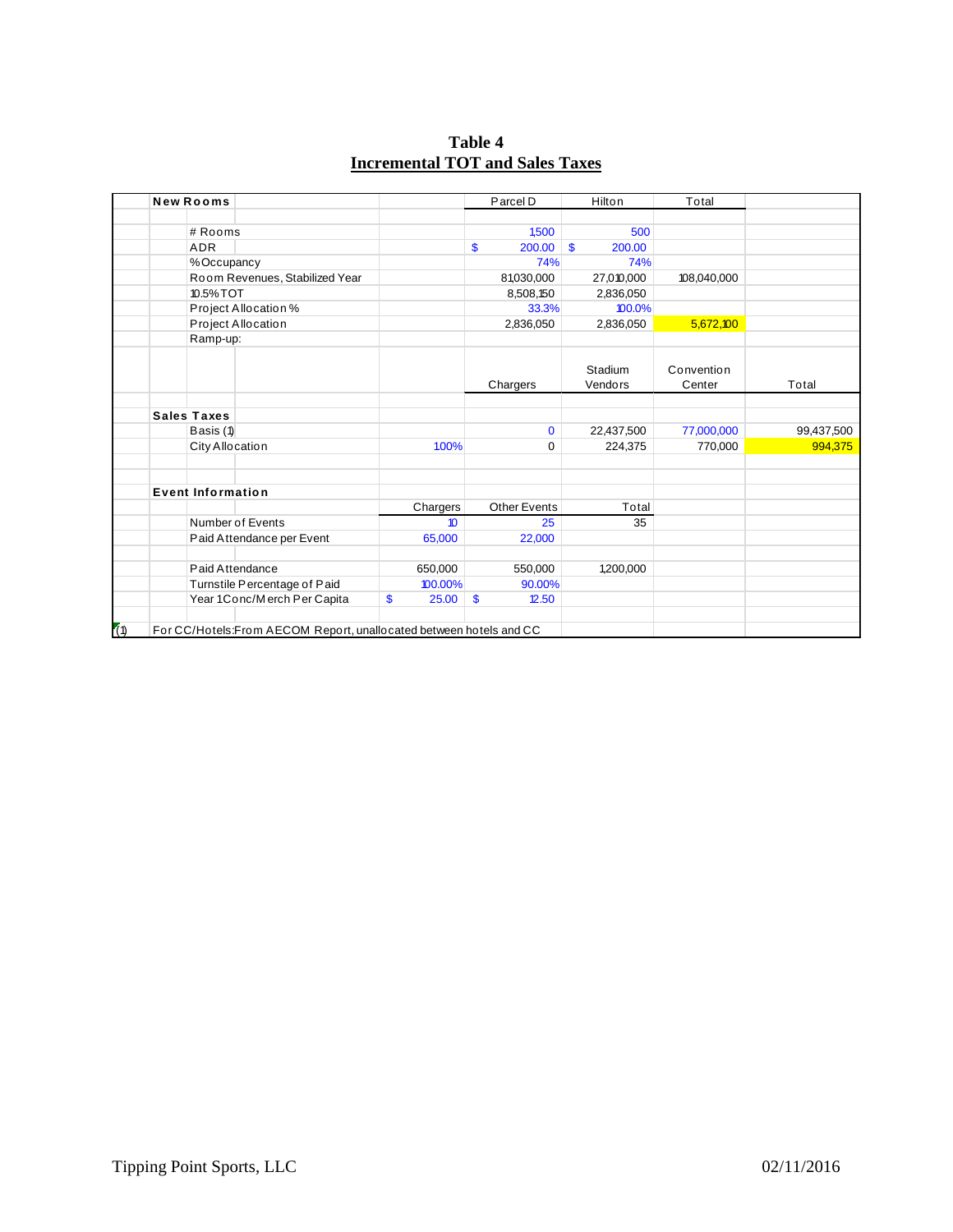Table 5 shows the cashflows and debt service coverage for the City Lease Revenue Bonds.

|                         |                           |                            |                    | City LRBs       |                          |                     |       |
|-------------------------|---------------------------|----------------------------|--------------------|-----------------|--------------------------|---------------------|-------|
| Lease<br>Year           | <b>FY</b>                 | New<br>Rooms<br><b>TOT</b> | <b>Sales Taxes</b> | City<br>Payment | Total<br><b>Revenues</b> | <b>Debt Service</b> | Cvg   |
|                         |                           |                            |                    |                 |                          |                     |       |
| 1                       | 2021                      | $\Omega$                   | 994,375            | 3,500,000       | 4,494,375                | 4,494,375           | 1x    |
| $\overline{\mathbf{c}}$ | 2022                      | 3,909,150                  | 1,014,263          | 3,500,000       | 8,423,413                | 8,423,413           | 1x    |
| 3                       | 2023                      | 4,963,088                  | 1,034,548          | 3,500,000       | 9,497,635                | 9,497,635           | 1x    |
| 4                       | 2024                      | 5,672,100                  | 1,055,239          | 3,500,000       | 10,227,339               | 9,682,839           | 1.06x |
| 5                       | 2025                      | 5,842,263                  | 1,076,343          | 3,500,000       | 10,418,606               | 9,871,655           | 1.06x |
| 6                       | 2026                      | 6,017,531                  | 1,097,870          | 3,500,000       | 10,615,401               | 10,064,152          | 1.05x |
| $\overline{7}$          | 2027                      | 6,198,057                  | 1,119,828          | 3,500,000       | 10,817,885               | 10,260,403          | 1.05x |
| 8                       | 2028                      | 6,383,999                  | 1,142,224          | 3,500,000       | 11,026,223               | 10,460,481          | 1.05x |
| 9                       | 2029                      | 6,575,518                  | 1,165,069          | 3,500,000       | 11,240,587               | 10,664,460          | 1.05x |
| 10                      | 2030                      | 6,772,784                  | 1,188,370          | 3,500,000       | 11,461,154               | 10,872,417          | 1.05x |
| 11                      | 2031                      | 6,975,968                  | 1,212,138          | 3,500,000       | 11,688,105               | 11,084,429          | 1.05x |
| 12                      | 2032                      | 7,185,247                  | 1,236,380          | 3,500,000       | 11,921,627               | 11,300,575          | 1.05x |
| 13                      | 2033                      | 7,400,804                  | 1,261,108          | 3,500,000       | 12, 161, 912             | 11,520,937          | 106x  |
| 14                      | 2034                      | 7,622,828                  | 1,286,330          | 3,500,000       | 12,409,158               | 11,745,595          | 1.06x |
| 15                      | 2035                      | 7,851,513                  | 1,312,057          | 3,500,000       | 12,663,570               | 11,974,634          | 1.06x |
| 16                      | 2036                      | 8,087,058                  | 1,338,298          | 3,500,000       | 12,925,356               | 12,208,139          | 1.06x |
| $\mathcal T$            | 2037                      | 8,329,670                  | 1,365,064          | 3,500,000       | 13, 194, 734             | 12,446,198          | 1.06x |
| 18                      | 2038                      | 8,579,560                  | 1,392,365          | 3,500,000       | 13,471,925               | 12,688,899          | 106x  |
| 19                      | 2039                      | 8,836,947                  | 1,420,212          | 3,500,000       | 13,757,159               | 12,936,332          | 1.06x |
| 20                      | 2040                      | 9,102,055                  | 1,448,617          | 3,500,000       | 14,050,672               | 13, 188, 591        | 107x  |
| 21                      | 2041                      | 9,375,117                  | 1,477,589          | 3,500,000       | 14,352,706               | 13,445,768          | 107x  |
| 22                      | 2042                      | 9,656,371                  | 1,507,141          | 3,500,000       | 14,663,511               | 13,707,961          | 107x  |
| 23                      | 2043                      | 9,946,062                  | 1,537,284          | 3,500,000       | 14,983,345               | 13,975,266          | 107x  |
| 24                      | 2044                      | 10,244,444                 | 1,568,029          | 3,500,000       | 15,312,473               | 14,247,784          | 1.07x |
| 25                      | 2045                      | 10,551,777                 | 1,599,390          | 3,500,000       | 15,651,167               | 14,525,616          | 108x  |
| 26                      | 2046                      | 10,868,330                 | 1,631,378          | 3,500,000       | 15,999,708               | 14,808,865          | 108x  |
| 27                      | 2047                      | 11, 194, 380               | 1,664,005          | 3,500,000       | 16,358,385               | 15,097,638          | 108x  |
| 28                      | 2048                      | 11,530,211                 | 1,697,285          | 3,500,000       | 16,727,497               | 15,392,042          | 109x  |
| 29                      | 2049                      | 11,876,118                 | 1,731,231          | 3,500,000       | 17,107,349               | 15,692,187          | 1.09x |
| 30                      | 2050                      | 12,232,401                 | 1,765,856          | 3,500,000       | 17,498,257               | 15,998,184          | 1.09x |
| Total                   |                           | 239,781,350                | 40,339,884         | 105,000,000     | 385,121,234              | 362,277,470         |       |
| <b>NPV</b>              |                           | 119,307,802                | 21,228,150         | 58,726,560      | 199,262,513              | 188,574,156         |       |
| Growth Rate             |                           | 3.0%                       | 2.0%               | 0.0%            |                          |                     |       |
| CAGR                    |                           | 4.2%                       | 2.0%               | 0.0%            | 2.6%                     | 2.32%               |       |
|                         | CAGR from stabilized year | 3.0%                       |                    |                 | 2.1%                     | 1.95%               |       |

Table 5 **City Lease Revenue Bonds Cashflow and Coverage**